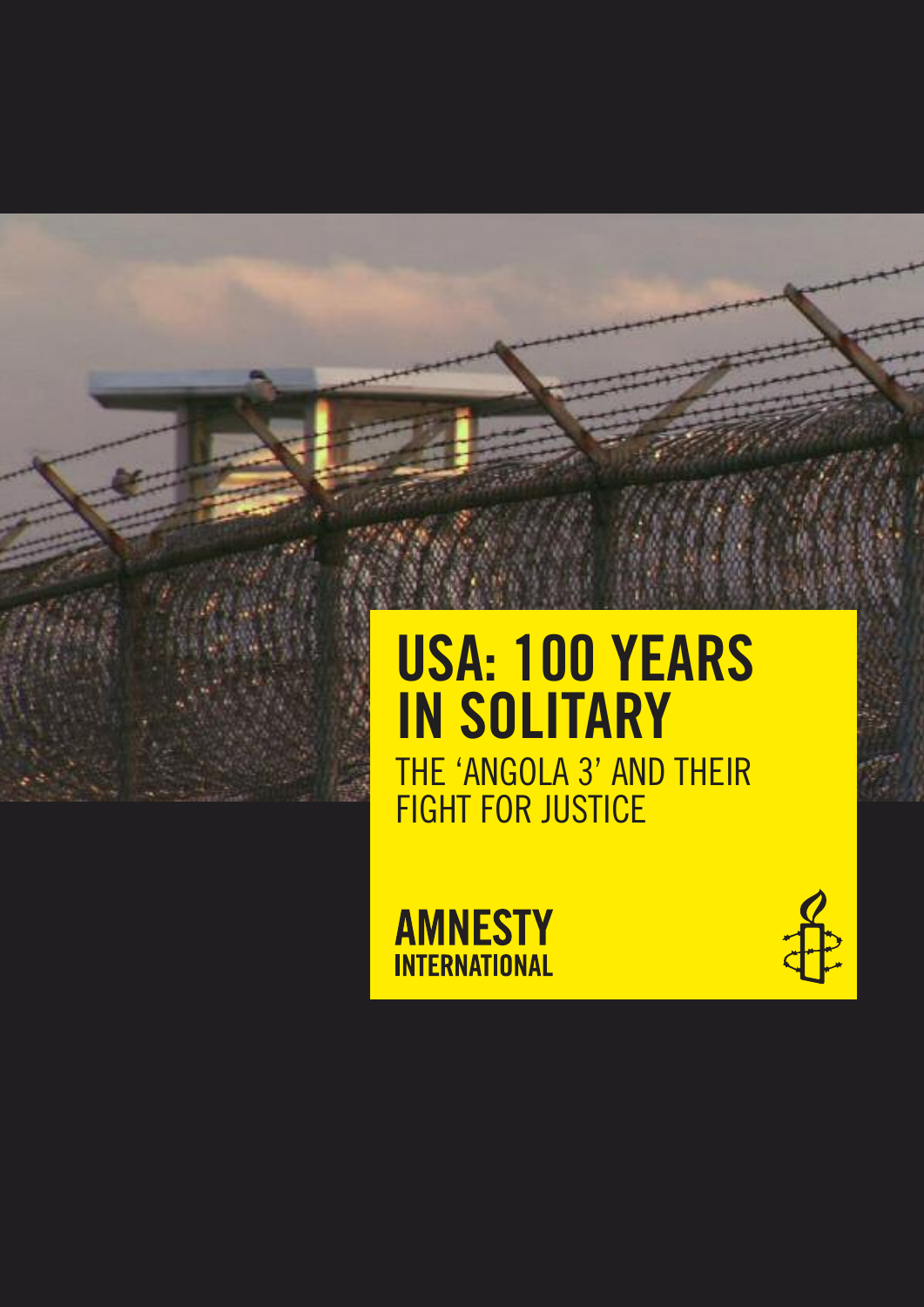

**39 years ago, three young black men were put in solitary confinement; two are still in isolation. In total, the three men have spent more than 100 years in solitary, mostly in the Louisiana State Penitentiary in Angola, USA. But the 'Angola 3' have refused to be silenced; their fight for justice continues.**

For nearly four decades, 64-year-old Albert Woodfox and 69-year-old Herman Wallace have been held in solitary confinement, mostly in the Louisiana State Penitentiary (known as Angola prison). They have been denied any meaningful review of the reasons for their isolation. Indeed, for the past 15 years the prison authorities have breached their own policies in order to keep the men in isolation.

Albert Woodfox and Herman Wallace were convicted of the murder in 1972 of prison guard Brent Miller. They were placed in isolation together with a third man, Robert King, who was accused of a different crime.

**Above: Herman Wallace, Robert King and Albert Woodfox – the Angola 3 – pictured in Angola prison, 2001.**

**Cover: Louisiana State Penitentiary, known as Angola prison. A former slave plantation, Angola in the 1970s was one of the most brutal prisons in the USA.**

**© The Mob Film Company Ltd 2009**

Robert King was released in 2001 after serving 29 years in solitary.

Herman Wallace and Albert Woodfox remain in solitary confinement in Closed Cell Restricted (CCR) units.

#### **"We're not asking for sympathy. We're asking for justice. We're asking for humanity."** Robert King, 2010

Known as the Angola 3, all three men are still fighting for justice and for recognition of the cruelty of their years in solitary confinement.

Legal aspects of the case against Albert Woodfox and Herman Wallace are deeply troubling. No physical evidence linking the men to the guard's murder has ever been found; potentially exculpatory DNA evidence has been lost; and the convictions were based on questionable inmate testimony.

Over the years, documents have emerged suggesting that the main eyewitness was bribed by prison officials into giving statements against the men and that the state withheld evidence about the perjured testimony of another inmate witness. A further witness later retracted his testimony.

### **"If they did not do this – and I believe that they didn't – they have been living a nightmare for 36 years!"**

Teenie Verret, widow of Officer Brent Miller, speaking in 2008 about the conviction of Albert Woodfox and Herman Wallace for her husband's murder

Albert Woodfox's conviction for the murder has been overturned twice. Judges cited racial discrimination, misconduct by the prosecution, inadequate defence and the suppression of exculpatory evidence in their rulings. In 2008, a US District Judge ruled that Albert Woodfox should be granted a retrial or released. In 2010, the 5th Circuit Court of Appeals reversed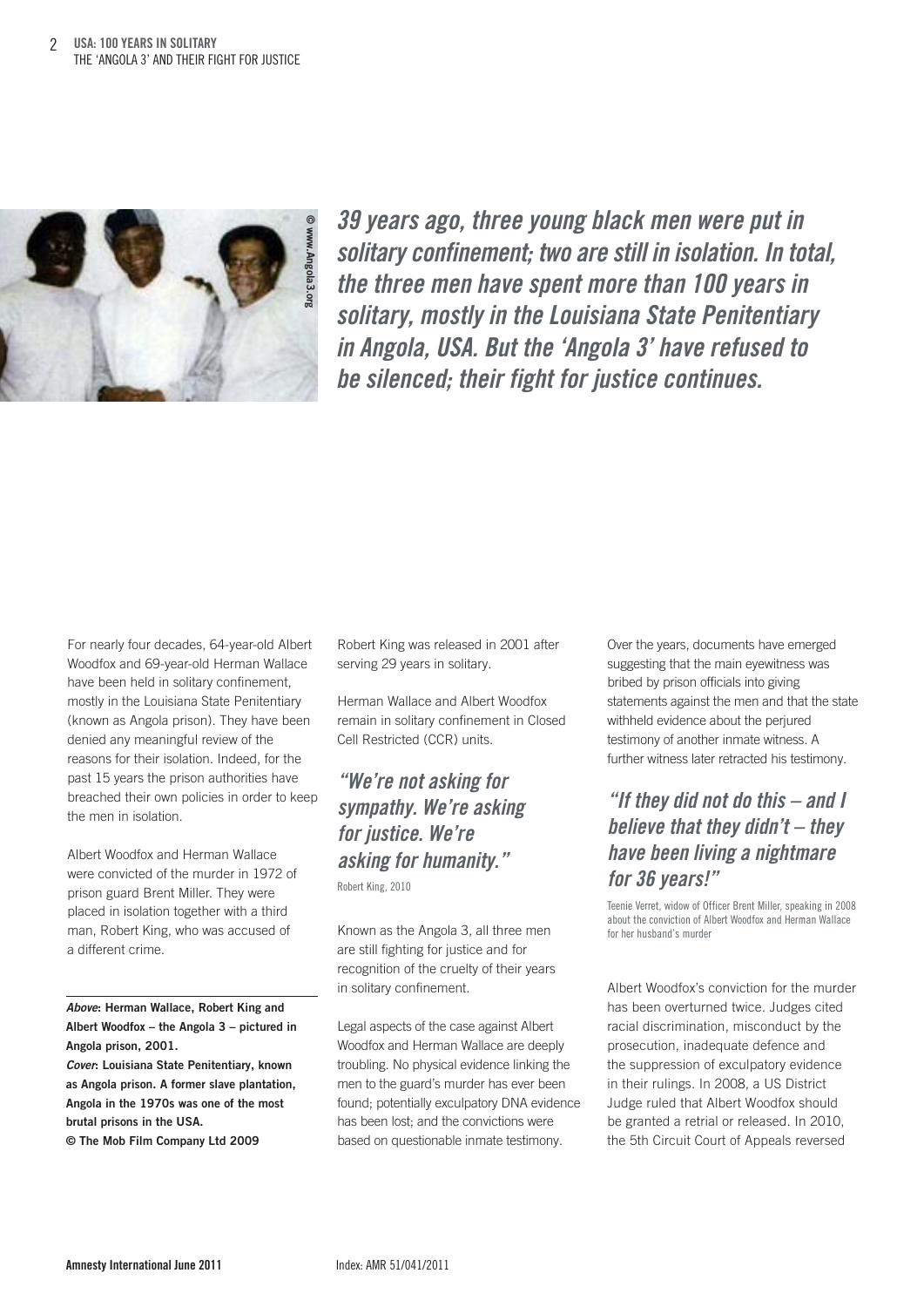

the 2008 ruling. Albert Woodfox's case is now under federal court review and a hearing is scheduled for 2011.

In 2006, a State Judicial Commission recommended that Herman Wallace's conviction be reversed. However, the Louisiana Supreme Court rejected this recommendation and denied Herman Wallace's appeal without comment. His case is now before the federal courts.

In addition to the legal appeals against the murder convictions, the Angola 3 are suing the Louisiana authorities claiming that their prolonged isolation is "cruel and unusual punishment" and so violates the US Constitution.

**Top: Herman Wallace and Albert Woodfox shortly after their arrests in the late 1960s. Right: Albert Woodfox and Herman Wallace, Angola prison, 2008. The photo was taken by <sup>a</sup> prison photographer during <sup>a</sup> visit by <sup>a</sup> supporter.**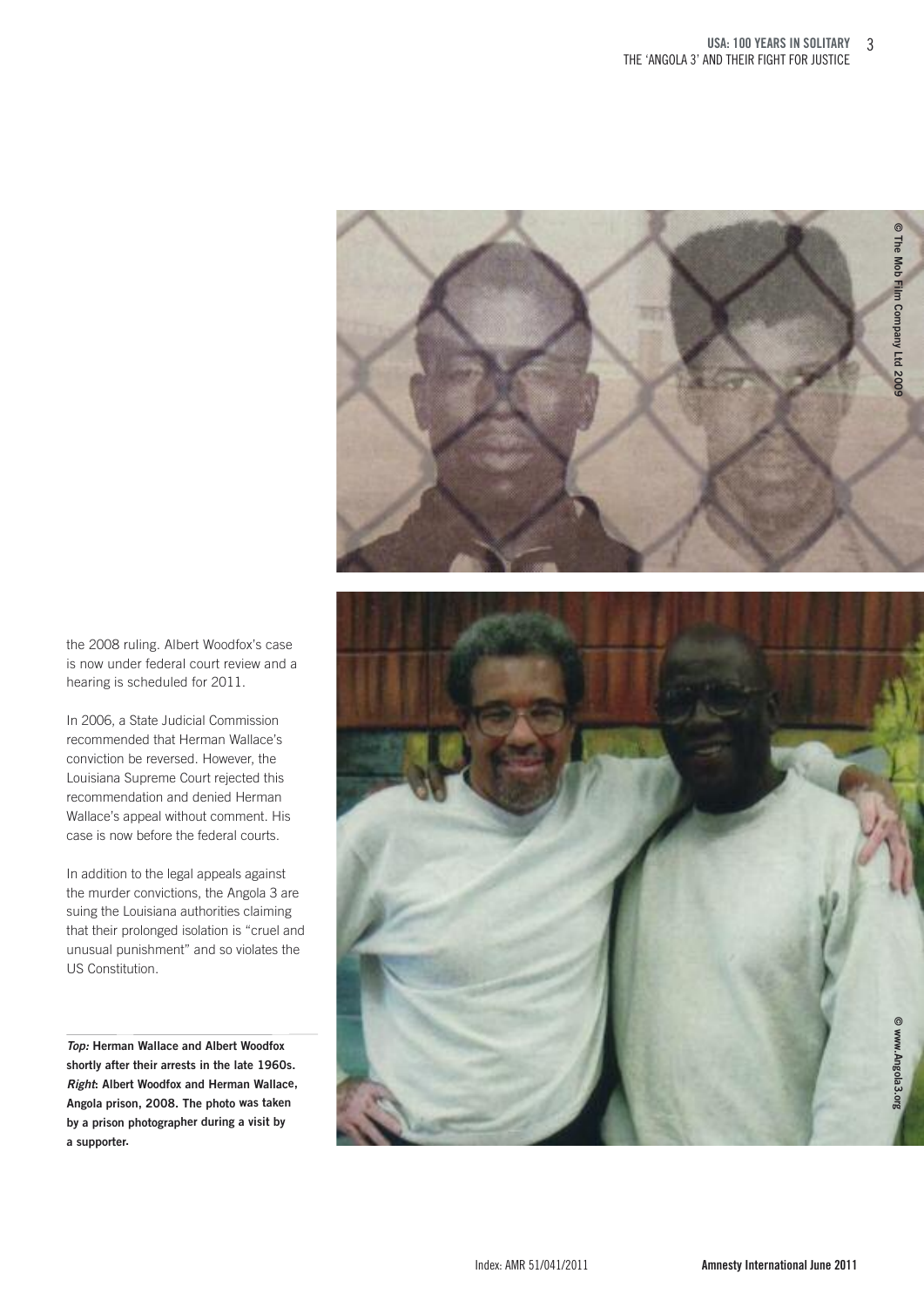

**Occasional visits and limited phone calls for family and friends are the only ways Herman Wallace and Albert Woodfox can interact socially.**

**"This call originates from a Louisiana correctional facility and may be recorded or monitored… you have 15 seconds left on this call."**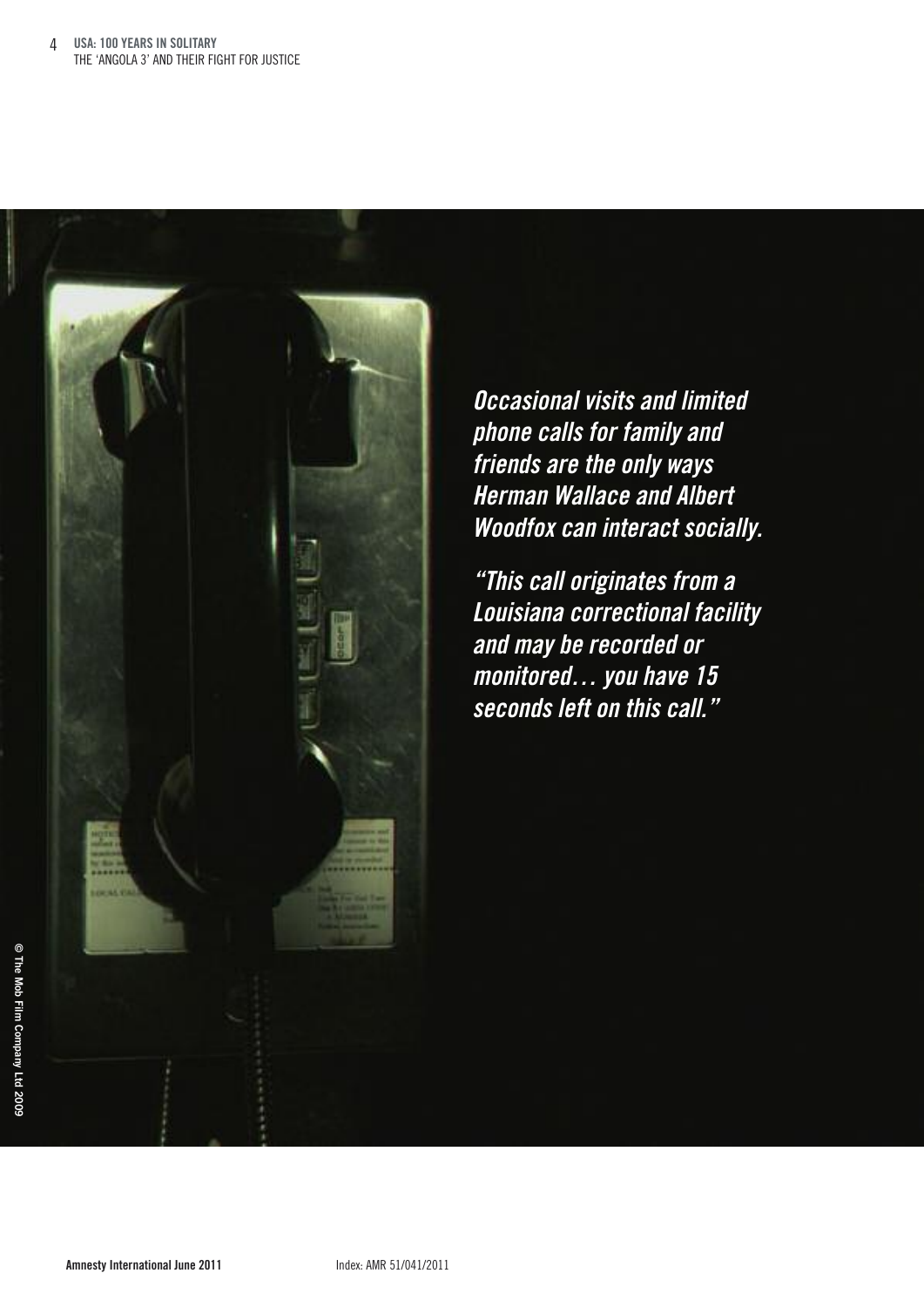

**"The cells are very small. Maybe four or five steps for the length and about three steps for the width."** Albert Woodfox

## **Louisiana State Archives**

**©**

#### **CONdITIONS**

Throughout their prolonged isolation, Albert Woodfox and Herman Wallace have endured very restrictive conditions. Herman Wallace was transferred to the Elaine Hunt Correctional Center in 2009 and, the following year, Albert Woodfox was transferred to the David Wade Correctional Center. But although both men have now been moved out of Angola prison, the conditions in which they are held have not changed. They are confined to their cells for 23 hours <sup>a</sup> day. When the weather is fine, they are allowed outside three times <sup>a</sup> week for an hour of solitary recreation in an outdoor cage measuring 1.8x4.5m. For four hours <sup>a</sup> week, they are allowed to leave their cells to shower or walk, alone, along the cell unit corridor.

Their cells measure 2x3m. All they can see from inside the cell is <sup>a</sup> small area just beyond the bars at the front. Each cell has <sup>a</sup> toilet, <sup>a</sup> mattress on <sup>a</sup> steel bed platform, sheets, <sup>a</sup> blanket, <sup>a</sup> pillow and <sup>a</sup> small metal bench attached to the wall. Natural light is limited to <sup>a</sup> very small window at the back of the cell.

They have restricted access to books, newspapers and TV. Throughout their imprisonment, they have been deprived of opportunities for mental stimulation;

they have never been allowed to work or to have access to education. Social interaction has been restricted to occasional visits from friends and family and limited telephone calls.

Lawyers report that both men are suffering from serious health problems caused or exacerbated by their years of close confinement. In the case of Herman Wallace, this includes osteoarthritis aggravated by inadequate exercise, functional impairment, memory loss and insomnia. Albert Woodfox is described as suffering from claustrophobia, hypertension, heart disease, chronic renal insufficiency, diabetes, anxiety and insomnia.

Decades of solitary confinement are also having <sup>a</sup> clear psychological effect on the men. After being held together in the same prison for nearly 40 years, they are now subjected to equally harsh conditions, but 250 miles apart in separate institutions. Herman Wallace is being held on <sup>a</sup> tier alongside mentally ill people and says that the shouting and screaming of inmates is making it very difficult for him to sleep.

**Above: A cell in the Closed Cell Restricted (isolation) unit in Angola prison. Left: Prison telephone at the Louisiana State Penitentiary.**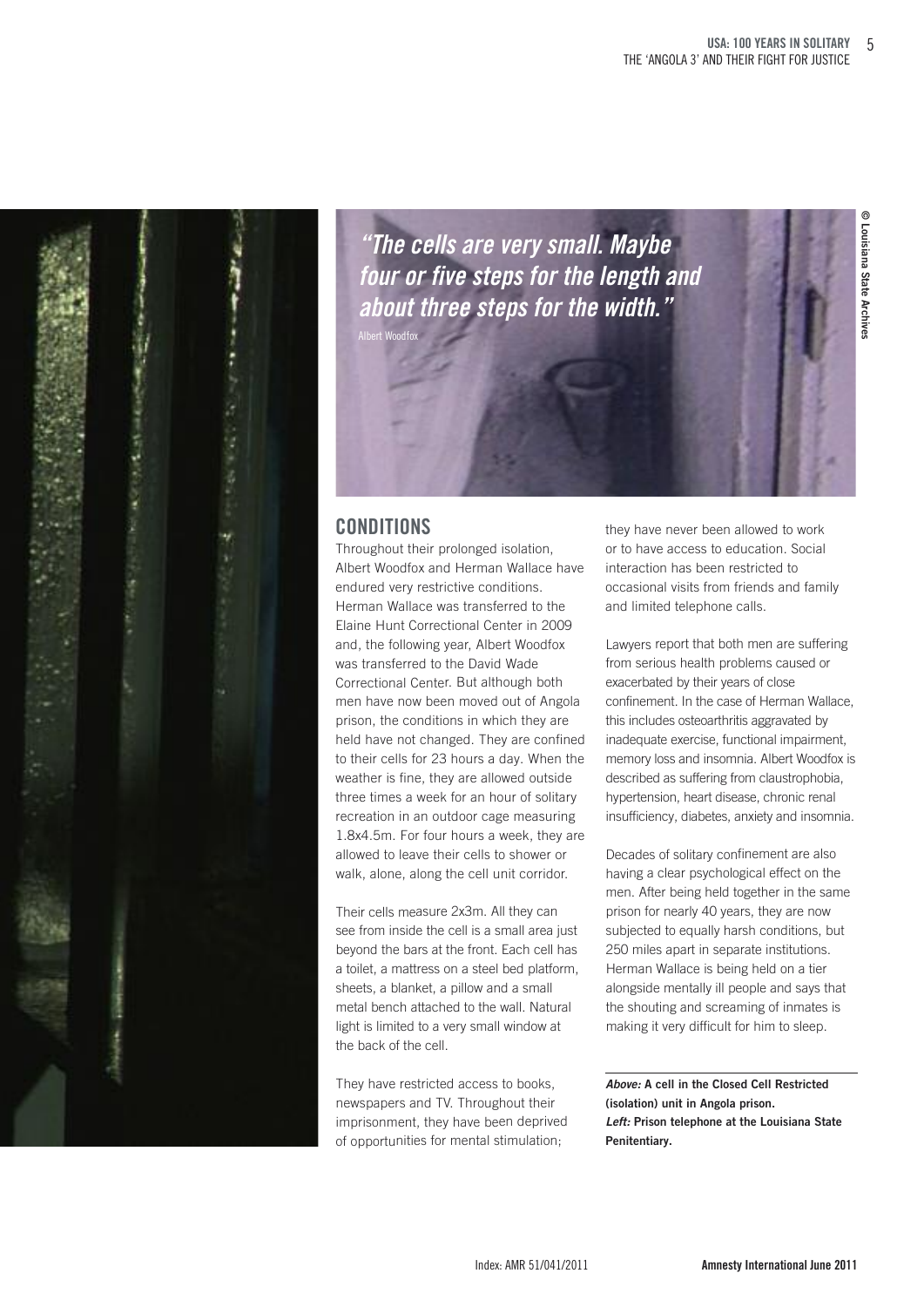### **"I may be free of Angola. But Angola will never be free of me."**

Robert King, released in 2001 after 29 years in solitary confinement

11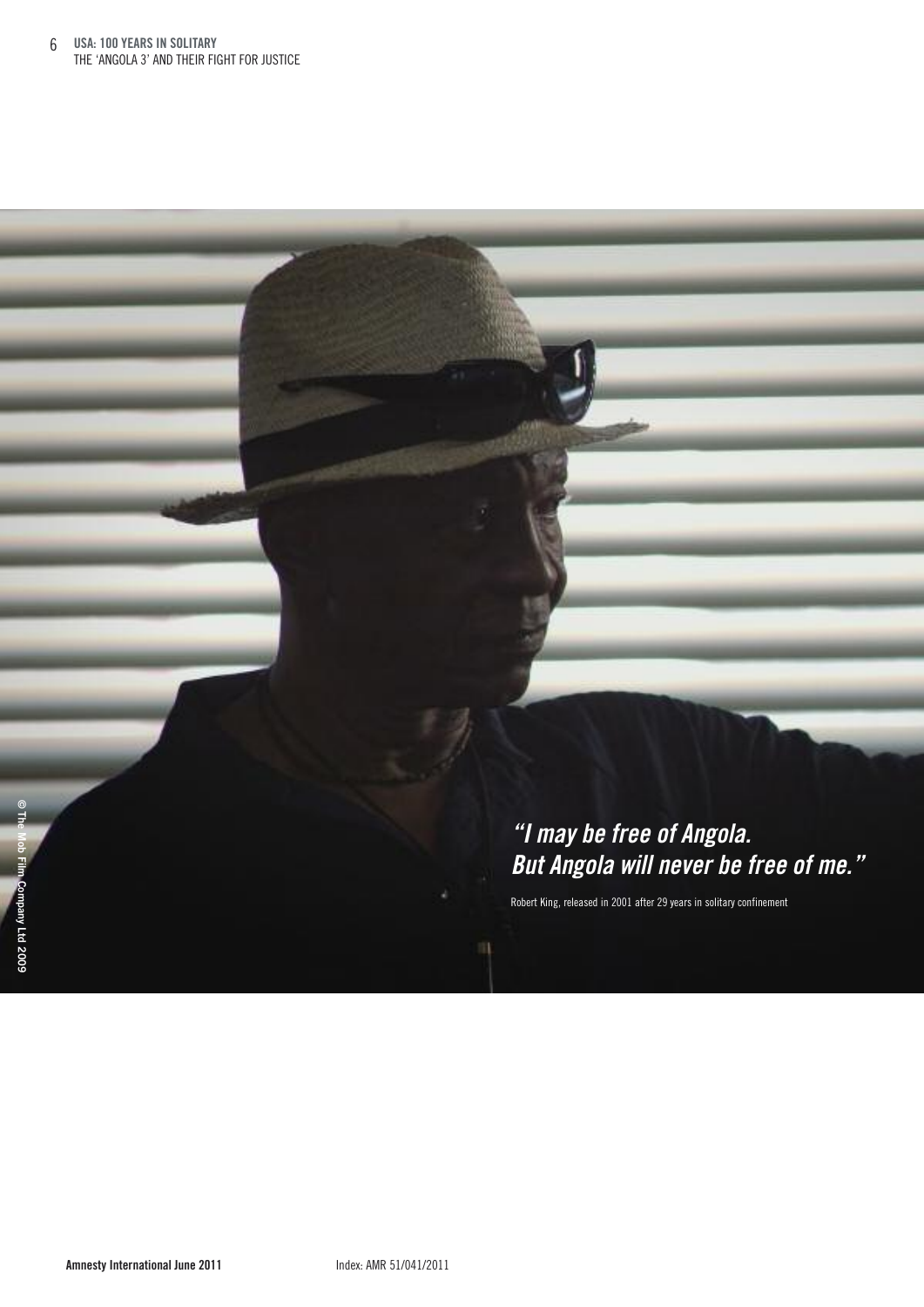

**"They might bend me a little bit. They might cause me a lot of pain. They may even take my life. But they will never be able to break me."**

Albert Woodfox



**"[Wallace's] record… doesn't really matter a lot. The original sentence, that's why he's there, that's why he's there and that's why he's going to stay there".**

The Warden of Angola prison attempting to justify Herman Wallace's continued isolation, 2008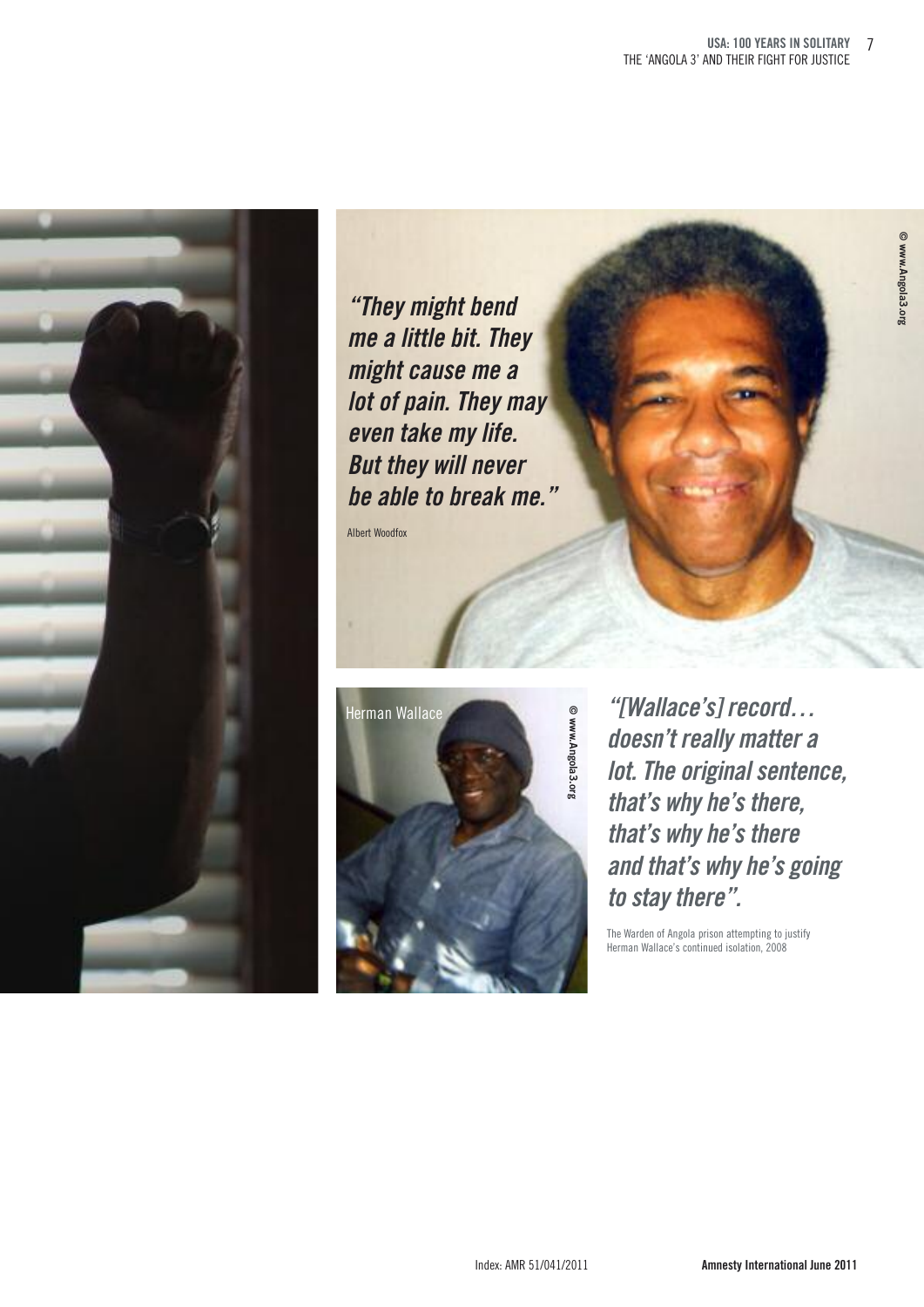

**Campaigning for justice for the Angola 3, Baton Rouge, 1972.**

#### **whY ARE ThEY STILL IN ISOLATION?**

In the early 1970s, conditions at Angola were brutal. Racism was rife. Inmates were racially segregated and guarded exclusively by white officers, as well as armed white inmates. The culture of violence that infused prison life was reflected in the high number of murders and the widespread use of sexual slavery among inmates.

In this toxic environment, Albert Woodfox and Herman Wallace, who were both imprisoned for unrelated cases of armed robbery, founded a prison chapter of the Black Panther Party (BPP). They were later joined by Robert King and together the men campaigned for fair treatment and better conditions for inmates; racial solidarity between black and white inmates; and an end to the rape and sexual slavery that was then endemic in the prison.

**"Theytried to change conditions… the prison was considered the worst in the nation. They brought people together and brought in an ideology that said that despite the fact that you were prisoners, you still had some rights. Because of this, the administration saw them as being threats and they have paid dearly."**

Robert King, 2011

Throughout the long years of isolation, Albert Woodfox and Herman Wallace have consistently maintained that they did not kill Brent Miller. They believe that they were falsely implicated in the murder because of their political activism in prison as members of the BPP. During the many years of litigation in the case, evidence has emerged to suggest that the decision to keep them in solitary was based at least in part on their political activism and association with the BPP.

**"I would still keep [Albert Woodfox] in CCR. I still know he has a propensity for violence. I still know that he is still trying to practice Black Pantherism, and I still would not want him walking around my prison because he would organize the young new inmates. I would have me all kinds of problems, more than I could stand, and I would have the blacks chasing after them. I would have chaos and conflict and I believe that. He has to stay in a cell while he's at Angola."**

Burl Cain, Angola prison Warden, 2008. These remarks were made despite a finding by a US district judge in November 2008 that Albert Woodfox had maintained a clean conduct record for 20 years.

Since 1972, the prison review board has reviewed the prison's original decision to keep the men in solitary on more than 150 occasions. At each review, without giving the men an opportunity to participate in the process or dispute the decision, the review board has determined that Albert Woodfox and Herman Wallace should continue to be held in CCR due to the "nature of the original reason for lockdown".

In 1996, Louisiana prison policy was changed to remove "original reason for lockdown" as a factor to be taken into account by the review board when considering whether to continue an inmate's confinement in CCR. This change has never been applied to reviews of the continued isolation of Albert Woodfox or Herman Wallace; the board simply continues to note "Original reason for lockdown" on all of the documents explaining why release from CCR has been denied.

Records show that neither man has committed any serious disciplinary infractions for decades and prison mental health records indicate that the men pose no threat to themselves or to others.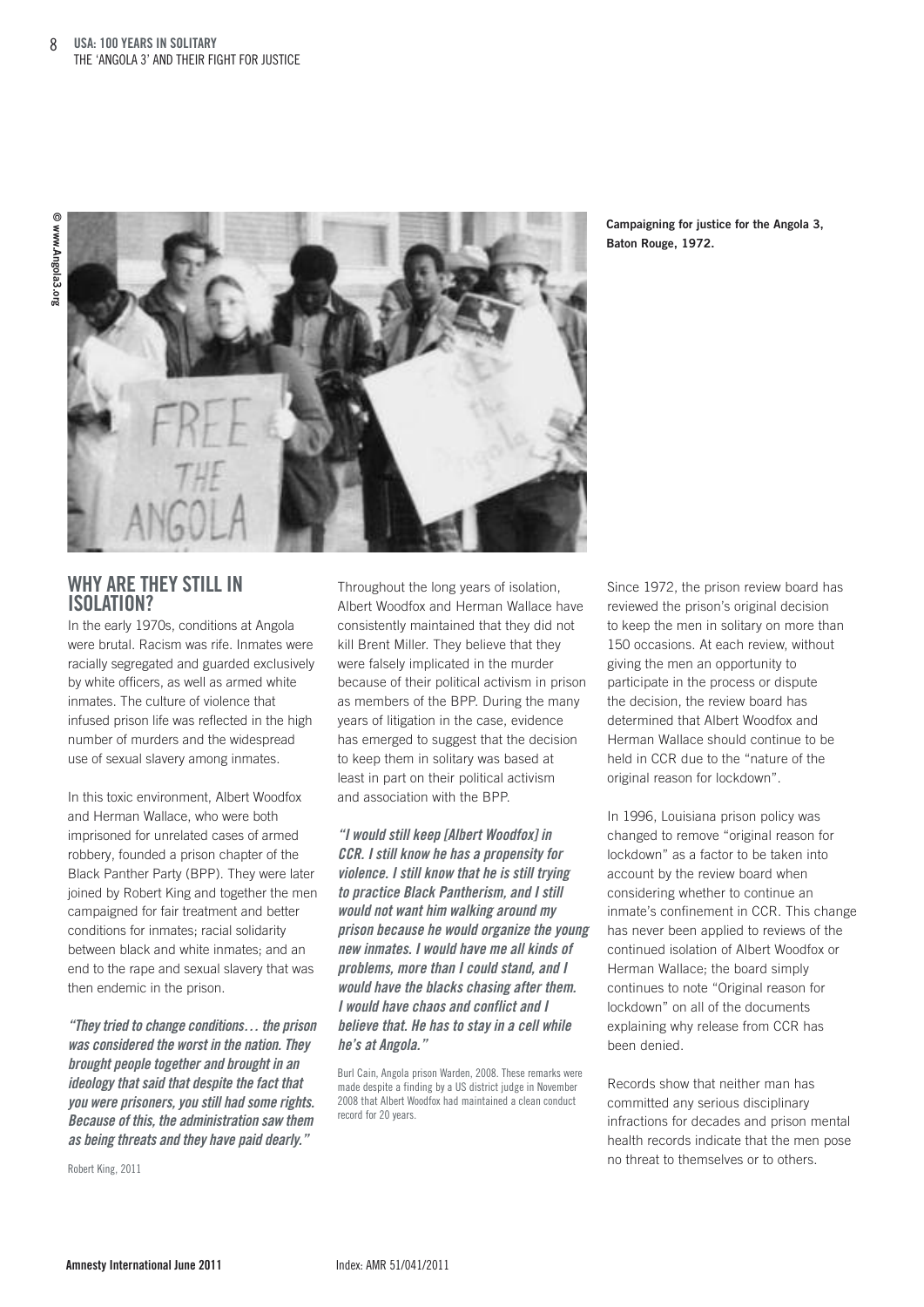

However, none of this appears to merit consideration in the view of the prison Warden who in 2006 said of Herman Wallace: "his record… doesn't really matter a lot. The original sentence, that's why he's there, that's why he's there and that's why he's going to stay there".

Amnesty International believes that the men's continued classification as CCR

inmates serves no legitimate penal purpose. Under the direction of Warden Cain, who has dismissed the men's clean disciplinary record as irrelevant, the review board has effectively ignored Louisiana prison policies for 15 years. It has failed absolutely to provide a meaningful review of the men's continued isolation. By simply rubberstamping the original decision to confine the men in CCR,

successive prison review boards have subjected Albert Woodfox and Herman Wallace over the course of decades to conditions that can only be described as cruel, inhuman and degrading.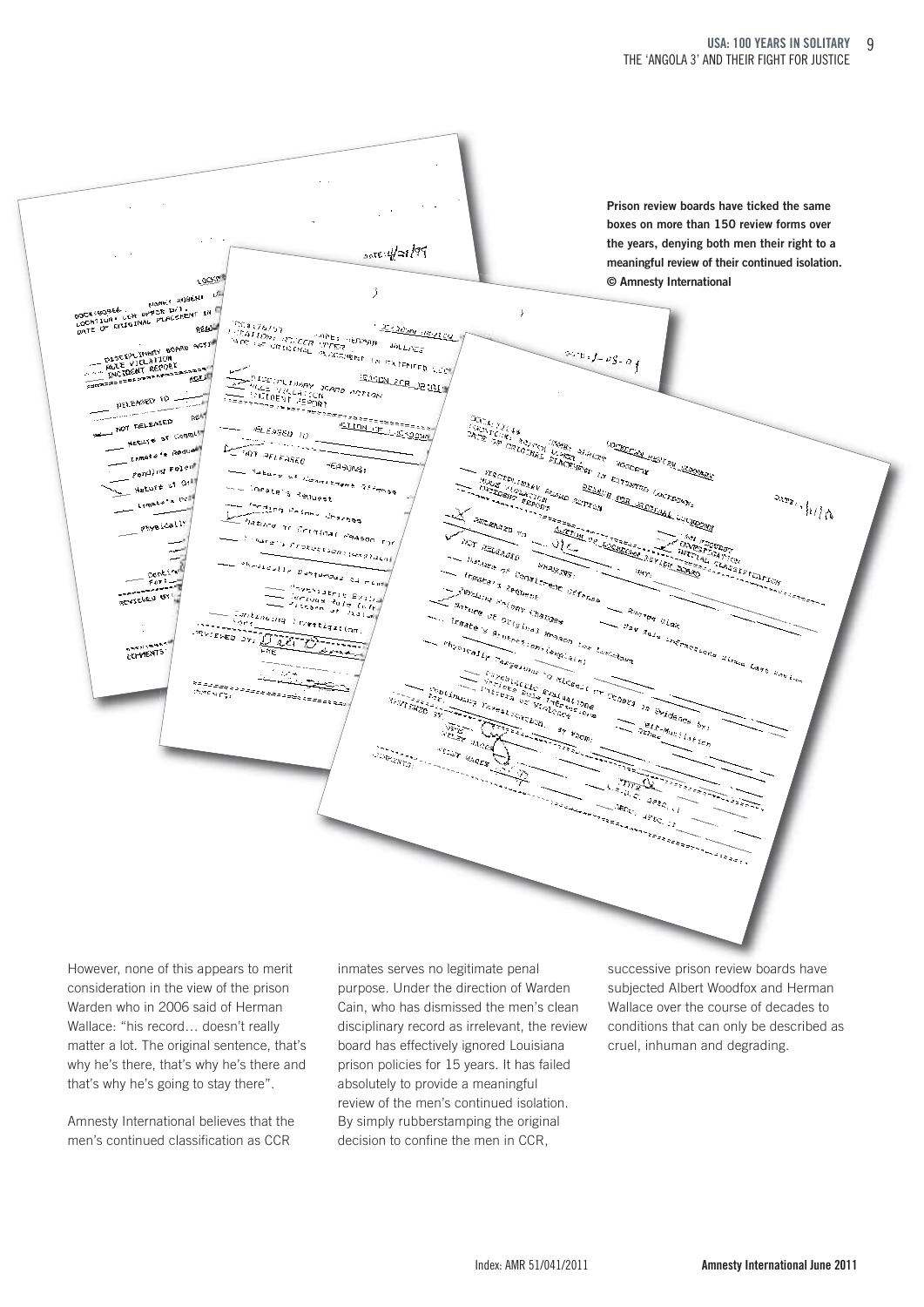#### **LEgAL ChALLENgE**

Under US law, state prisoners held in cruel conditions can challenge their conditions in federal courts by alleging that there has been a violation of the Eighth Amendment to the US Constitution prohibiting cruel and unusual punishment.

In 2000, the American Civil Liberties Union of Louisiana filed such a lawsuit on behalf of Albert Woodfox, Herman Wallace and Robert King. The lawsuit alleges that the decades of confinement in extended lockdown have deprived the men of at least the following four basic human needs: exercise; sleep; social contact and environmental stimulation. The suit also argues that the men are being held in lockdown for their political beliefs in violation of the First and Fourteenth Amendments to the Constitution.

The case was brought in order to end the decades of extended lockdown for Albert Woodfox and Herman Wallace, to obtain damages for all three men, and to help others in the US prison system in similar situations.

During legal proceedings in 2007, the Magistrate Judge presiding over the civil rights case brought by the men, described their time in solitary as: "Durations so far beyond the pale" she could not find "anything even remotely comparable in the annals of American jurisprudence."

In August 2007, a Magistrate Judge ruled in the men's favour, and determined that there was sufficient evidence to establish that their conditions of confinement did constitute a deprivation of a basic human need. The Judge also ruled that prison officials should have been aware that the lack of exercise, social isolation, lack of environmental stimulation and other deprivations could be seriously harmful to the men's physical and mental health.

Following this ruling, and with a view to settling the case, Albert Woodfox and Herman Wallace's lawyers began negotiations with the prison authorities for a system to be put in place – predicated on good behaviour – that would allow the men to be moved out of solitary confinement and into the general prison population.

In March 2008, an experimental dormitory was set up by Angola prison to house 15 men from CCR, including Albert Woodfox and Herman Wallace. The premise of the dormitory was to determine whether the individuals involved could function in a group environment. If they were successful, they were to be allowed into the general prison population. If not, they would be returned to lockdown.

The dormitory was set up less than a week after the Chair of the US House of Representatives Committee on the Judiciary, John Conyers Jr, travelled to Angola to meet the men. He released a statement expressing concern that they may be innocent and noted that they had been in isolation for "possibly a longer period than any other inmate in U.S. history."

While the dormitory provided the men with the opportunity to interact with one another, they remained isolated from the rest of the prison. No provisions were made to enable the men to occupy themselves. They were promised a garden, but given no tools for gardening. They were promised recreation, but given no weights or equipment. Eventually, after six months of negotiations by lawyers, hobby craft was allowed.

Despite these shortcomings, the dormitory functioned without incident for eight months. However, shortly after Albert Woodfox's conviction for murder was overturned in October 2008, he was removed from the dormitory and returned to 23-hour solitary confinement. According to his lawyer, the reason for the removal was based on charges of making improper phone calls. Herman Wallace too was removed from the dormitory for similar reasons and placed in lockdown under severe restrictions. The charges against both men were later dropped.

The experimental dormitory was closed in February/March 2009.

The civil rights lawsuit, which prior to the setting up of the dormitory was close to being settled, is now set to go to trial in 2011.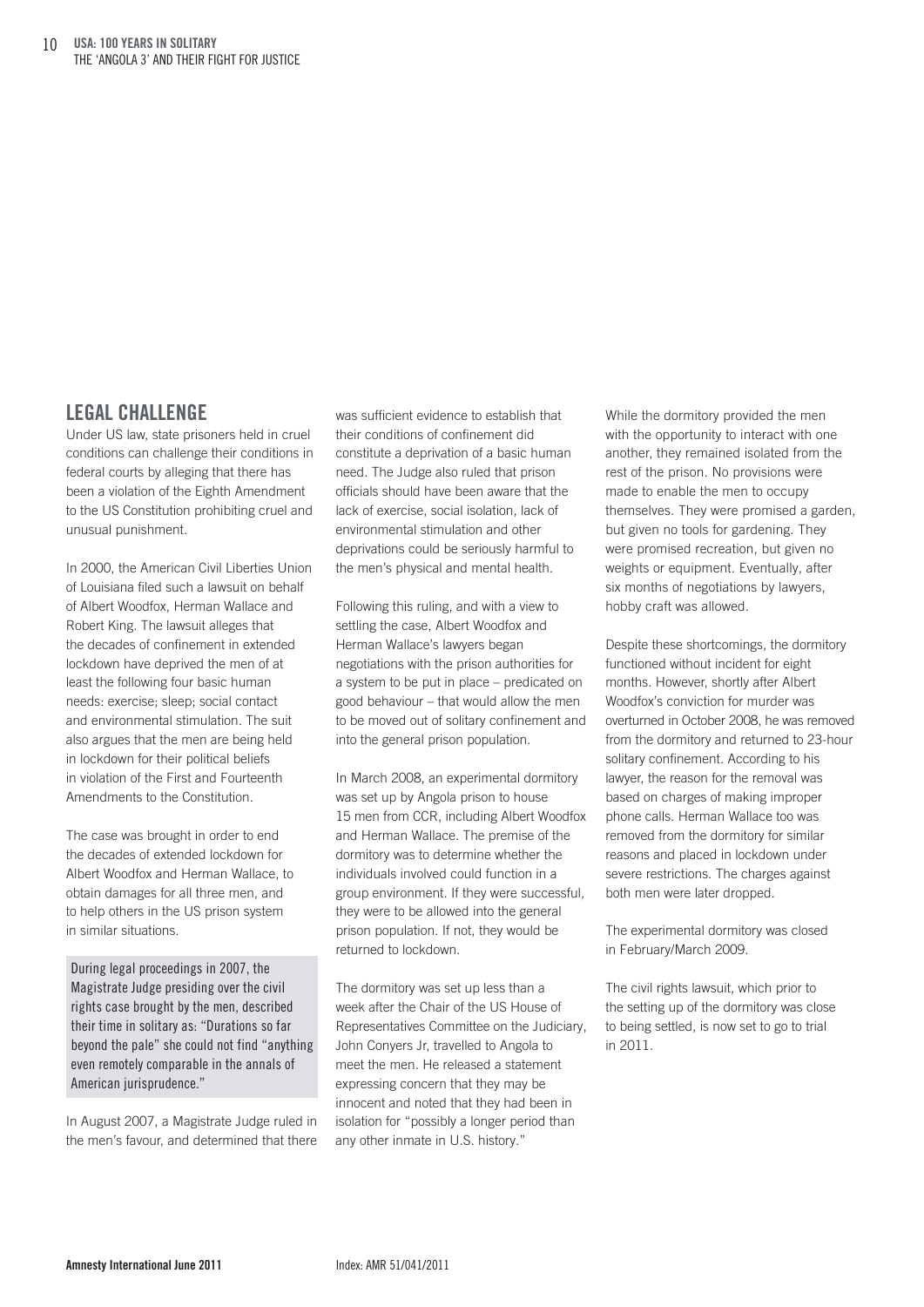

#### **ThE STRUggLE fOR JUSTICE**

As Albert Woodfox and Herman Wallace approach their 40th year of isolation, Amnesty International is once again calling on the Louisiana authorities to end the cruel, inhuman and degrading conditions in which they are held by immediately removing the men from solitary confinement.

Amnesty International believes that the conditions in which the two men are held, including the length of time they have spent in isolation, violate international human rights treaties to which the USA is a party.

The USA has an obligation under international standards to ensure that all prisoners, regardless of their background, are treated humanely and that any security measures that may be necessary conform to this requirement. The prolonged and indefinite isolation of Albert Woodfox and Herman Wallace without meaningful review runs directly counter to this obligation.

The USA has ratified the International Covenant on Civil and Political Rights, and the UN Convention against Torture and

Other Cruel, Inhuman or Degrading Treatment or Punishment, both of which prohibit torture and other ill-treatment. The relevant treaty monitoring bodies (the Human Rights Committee and the Committee against Torture) have found that prolonged solitary confinement can amount to torture or other cruel, inhuman or degrading treatment. Both bodies have expressed concern that the harsh conditions of long-term isolation in some US segregation facilities are incompatible with the USA's treaty obligations. Amnesty International believes their findings are particularly significant in the case of Albert Woodfox and Herman Wallace given that few, if any, other prisoners have spent so long in solitary confinement in recent times.

Their treatment also contravenes the UN Standard Minimum Rules for the Treatment of Prisoners. These and other relevant standards emphasize the importance of providing work and educational, recreational, religious and cultural activities for prisoners' mental and physical wellbeing, as well as to prepare individuals for reintegration into society.

**Campaigners demanding justice for the Angola 3, January 2009, New Orleans.**

**"I do believe that there is something that can be done and a pro-active position in the case can help… The ripples in the pond are increasing and we need to see some waves… and these are the things that keep me going. I can see the waves coming from the ripples."**

Robert King, 2011